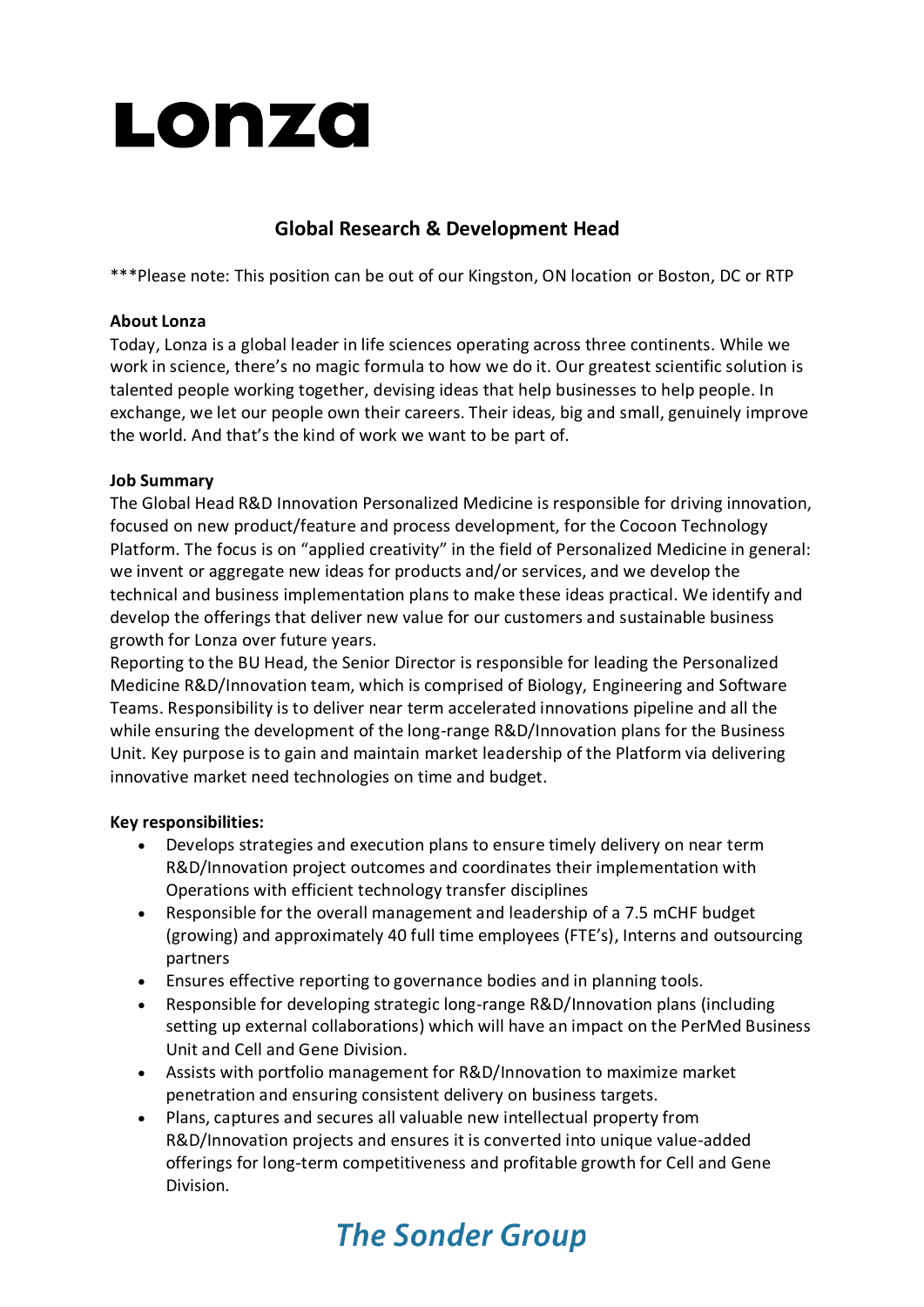- Routinely engages with senior management on key enabling initiatives and to establish technology roadmaps in order to secure long term business opportunities for all Cell & Gene R&D areas
- Drives external thought leadership and also fosters an innovation culture within Lonza
- Provides leadership within PerMed and establishes effective communication channels to ensure alignment. Member of Senior PerMed Leadership team.
- Work with other teams to ensure efficient collaboration within and between groups, including cross-functional teams with representatives from R&D, manufacturing, Supply Chain, QA/QC, MSAT, Project Management, Commercial, PD, FAS, etc
- Critically analyze processes for improvement and scalability and utilize background and expertise to establish and optimize new processes and technologies for incorporation into clinical cell therapy production.
- Maintains a high-level of market awareness and objectively assesses market intelligence data to support the execution of a long-term growth strategy. Ensures that Lonza can leverage external opportunities to complement and support internal R&D/Innovation.
- Ensures controls are in place through the team to effectively monitor progress and success.
- Lead a team of biological scientists, engineers and software developers, focused on product design and development
- Provide leadership to scientific groups through personal development plans, proactive performance management, mentoring and coaching.
- Fosters a culture of curiosity, creativity and innovation that ensures awareness of latest external scientific and technological developments and ensures Lonza is optimally leveraging external innovation
- Present at scientific conferences, webinars and write white papers and manuscripts (or delegate)
- Ensure Design History Files are current, appropriately controlled, and compliant with domestic and international regulations, including but not limited to FDA's Quality System Regulations, ISO 13485, ICH and applicable European Directives
- Perform other duties as assigned.

## **Key requirements:**

- Demonstrated innovative skills and experience leading complex technology projects.
- Leadership qualities that facilitate efficient and effective collaboration towards Corporate and Business Unit goals
- Minimum 15-year management experience, ideally in life science market
- Experience with product design and development, from idea generation to qualification and transfer to manufacturing
- Excellent leadership and people management skills. Interpersonal savvy capable of managing multiple points of view and building partnerships
- Ideally experience in bioreactor design and development
- Experience leading cross-disciplinary projects, including biology, engineering and software
- Commercially savvy, good market understanding, and ability to foresee patterns / trends within customers and technologies
- Strong computer skills and proficiency in written and verbal communication